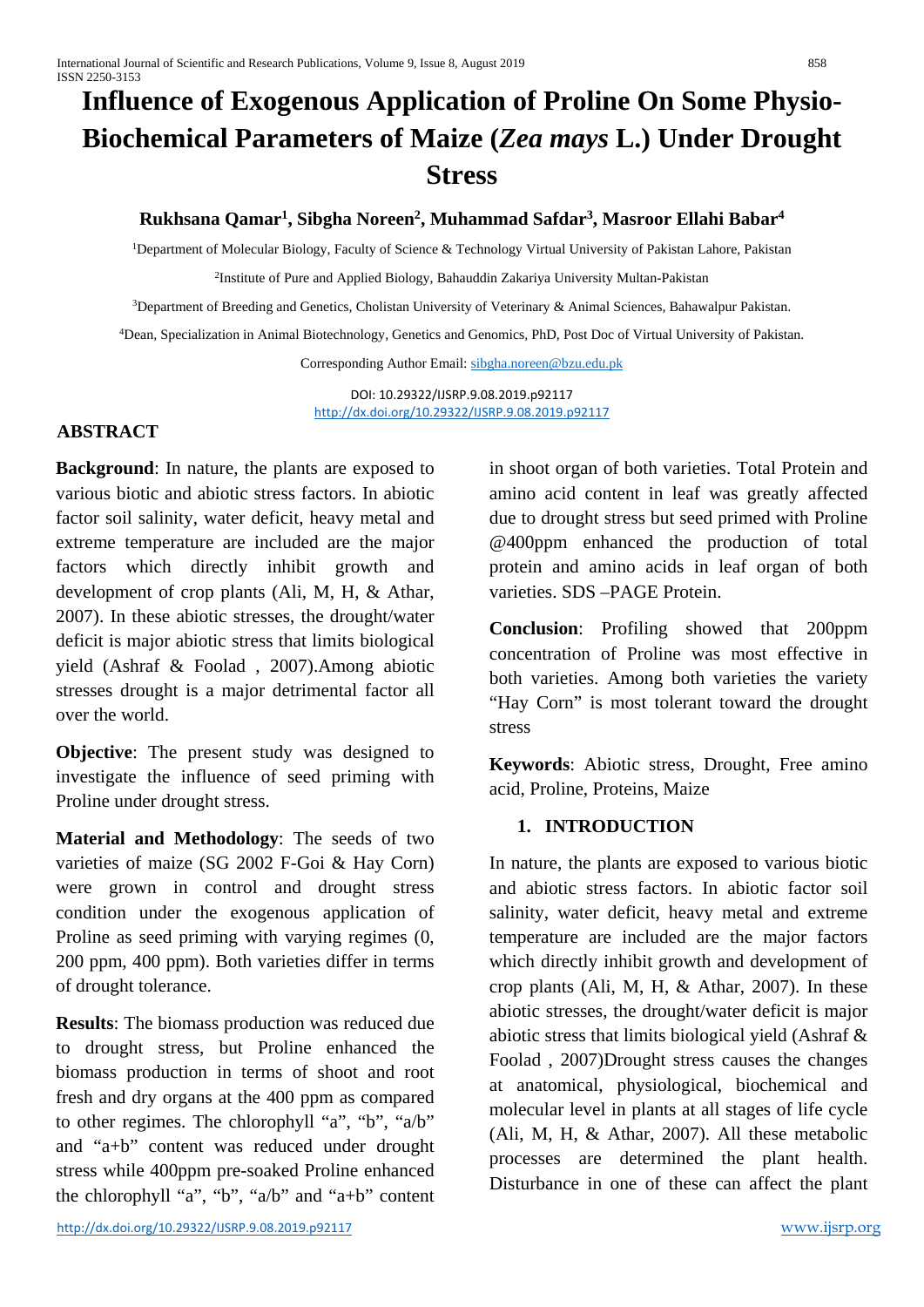growth and development. Drought or water deficit condition severely effects on seed germination and cell growth of plants. (Ali & Komatsu, 2006). The activity of meristematic cell division and other expansion of newly develop cell increases the growth of plant depends upon turgor pressure of plant cell. Under drought stress, growth is retarded in higher plant due to disturbance in water movement from xylem to the make longer cell ( (Harris, D, Tripathi, R, & Joshi, A, 2011).

Drought stress reduced the shoot and root fresh weight (Neisiani, et al., 2009), reduced ion uptake like Potassium and Calcium enhanced the uptake of Sodium decreased the accumulation of protein and amino acids (CHAUM & Kirdmanee, 2010), decrease the chlorophyll content and causes the photo-oxidation of chlorophyll. Water deficit decrease the chlorophyll a, b, a/b and over-all chlorophyll (Jaleel, P, & G.M, 2008). Photosynthetic efficiency of plant decreases chlorophyll contents in water deficit condition. Drought change a variety of plant responses that ranges from cellular metabolism as result of this growth rates and crop yields are reduced.

To save the plant from the harms of drought or other stresses plant accumulate the low molecular weight enzymatic or non-enzymatic antioxidants. Superoxide dismutase, Peroxides, Catalase (CAT) and ascorbate peroxides (APX) are enzymatic antioxidants (CHAUM & Kirdmanee, 2010).While glutathione, and ascorbate and carotenoids are non-enzymatic antioxidants. These both enzymatic and non-enzymatic antioxidants work together in scavenger mechanism to ROS. The osmolyte may be sucrose, soluble carbohydrates, glycine betaine and other solutes. The drought tolerant plant may have increased level of these osmolytes. While their level decreases in sensitive plants (Anjum, et al., 2011).

<http://dx.doi.org/10.29322/IJSRP.9.08.2019.p92117> [www.ijsrp.org](http://ijsrp.org/) Among these osmolytes the Proline which is water soluble amino acid is the most important in the protection of plant facing drought stress. Under drought stress, the Proline is first osmolytes that protect the plant from the injury to cell (Anjum, et al., 2011). So, to overcome the drought stress

condition, the exogenous application of Proline is a smart tool.

Proline could be turned as a signaling molecule to modify plant physiological functions in termns of osmotic adjustment, upgrade photosynthetic enhanced ion uptake (Abdelhamid, et al., 2013), enhanced antioxidant activity and reduce ROS production improve biological yield (Ali Q. F., 2013).and also effects on cell explosion or cell death and cause gene expression, that can be vital for plant rescue from osmotic stress. Proline accumulation was observed in many stress tolerant plants like maize, rice, wheat etc (Ashraf  $\&$ Foolad , 2007).

Maize (Zea mays L.) is cereal crop belong to family *Poaceae* (Chen, Zhong, Fan, & Li, 2015). Maize is 3<sup>rd</sup> significant crop among cereals and it is consumed by man as food also forage for cattle and poultry ( (Rahi, et al., 2013). Due to over population food demand is increasing with the passage of time (Muhammad, A, J. L, Meade, & Regmi, 2011),and this crop is gaining an imperative position in crop cultivation farming due to its high yield prospective, high nutritious worth, short growth period, consumption in industry to make corn silk, corn sugar, and corn flask. Thus, the present study was designed to find out the physiological, biochemical and molecular aspects of maize under drought stress treated with exogenous application of Proline (Reid, et al., 2015).

# **2. MATERIALS AND METHODS**

The experiment was carried out in Botanical Garden of Bahauddin Zakariya University Multan. The experiment was arranged in Complete Randomized Design with four replicates. The pots were filled with soil. The seeds of two varieties of maize SG 2002 F-Goi and Hay corn were presoaked in 0ppm, 200ppm and 400ppm Proline. Plants of three weeks were treated with drought stress by skipping the irrigation. After a week of stress, the plants were harvested for further morphometric, physio- biochemical and proteomic profile.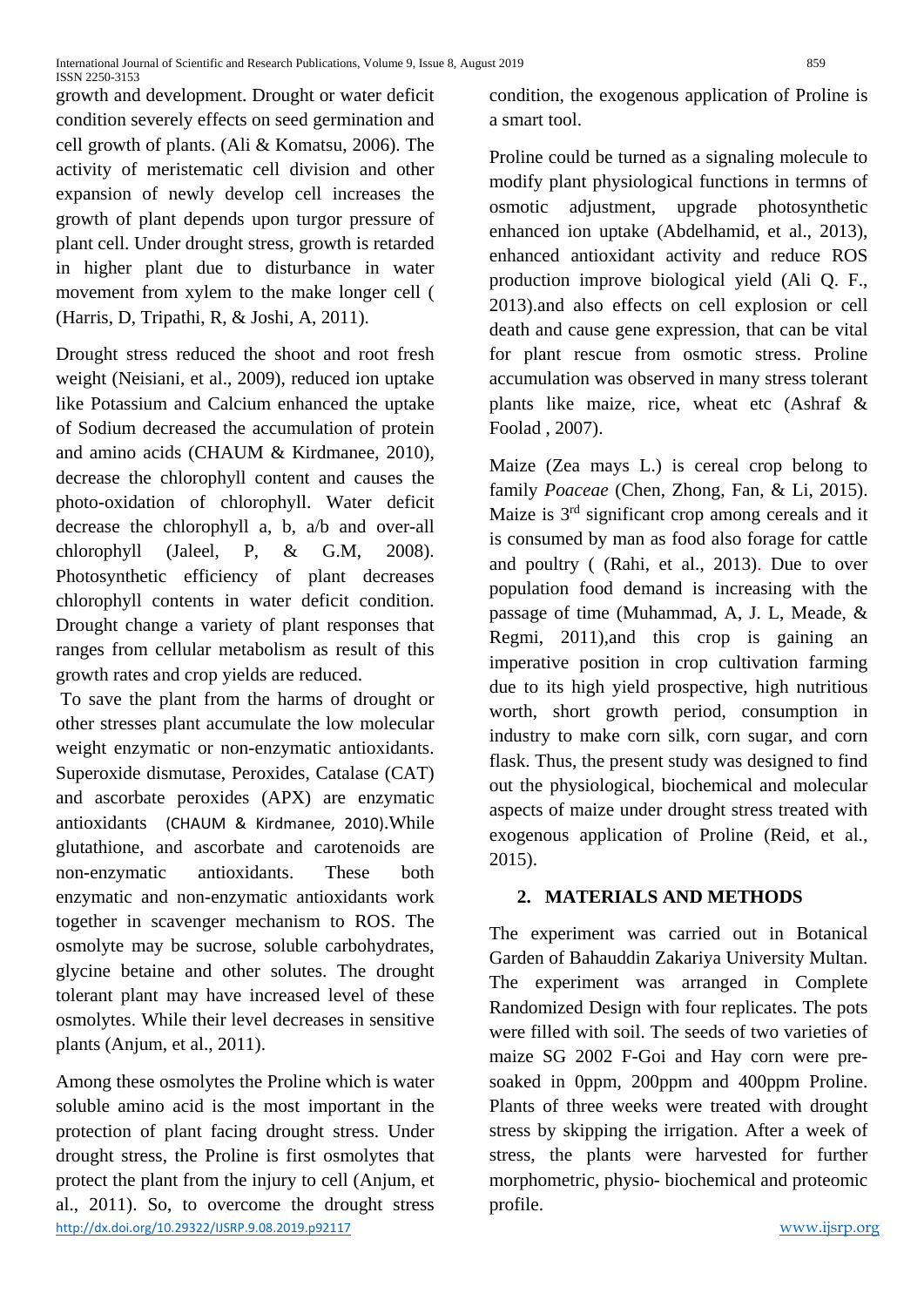#### **2.1 Morphometric Attributes**

#### **2.1.1 Shoot and Root length**

The shoot and root length was measured by using the tape-meter.

#### **2.1.2 Fresh and dry weight of root and shoot**

The fresh weight of root and shoot weight was calculated by using the electric balance. Then the plants root and shoot were kept in oven at 50ºC for a week. After one week, the plants were completely dried. Then the weight of samples was done

#### **2.2 Biochemical assays**

#### **2.2.1 Chlorophyll estimation**

The chlorophyll was measured by the method of Arnon, Allen, and Whatley (1956). The leaf sample about 1g was ground into 3ml acetone, filtered and raised up to 10ml with acetone. The values were taken by using double beam spectrophotometer (U-Hiteach 2900) at 663nm, 652nm and 645nm.

#### **2.2.2 Proteins quantification**

Proteins quantification was done following the procedure of Bradford (1976).

#### **2.2.3 Total soluble proteins**

The leaf samples about 200g was ground into sodium phosphate buffer having pH 6.8 in chill condition and centrifuged at 15000rpm. Supernatant was kept for further quantification of proteins. The 30µl supernant was mixed in 1500µl Bradford reagent in dark condition. Then the reading was taken by using double beam spectrophotometer (U-Hitachi) at 595nm.

#### **2.2.4 Total free amino acids**

The 1ml supernant was mixed with 1ml ninhydrin and 1ml pyridine. Then the mixture was heated in water bath for 30minutes at 100ºC and raised up to 100ml by using distal water. Then the read was taken in double beam spectrophotometer at 570nm.

## **2.3 Molecular investigations**

#### **2...3.1 Proteins profiling**

Sodium Dodecyl Sulfate Polyacrylamide Gel Electrophoresis (SDS-PAGE) was performed to resolve the proteins. It was performed by using the protocol of Laemmli (1970).

#### **2.4 Statistical analysis**

The analysis of variance (ANOVA) was done by using the SPSS software.

#### **3. RESULTS**

The analysis of variance for the shoot length had been shown in table 1. The significance results were observed when maize is subjected to presoaked Proline under drought stress. The maximum shoot length was recorded in SG 2002 F-Goi varieties in control condition without the pre-soaked with Proline. While the minimum shoot length was recorded in Hay corn in control condition as shown in figure 1(a). Under control condition 0ppm Proline pre-soaked, the variety Hay corn showed minimum shoot length than other variety. The analysis of variance of root length was shown in table 1. The analysis showed non-significance interaction between the drought stresses in different pre-soaked level of Proline. While the both two varieties showed the significance results with pre-soaked proline and without pre-soaked Proline in control condition. The Hay Corn in 0ppm Proline was showed highest root length.

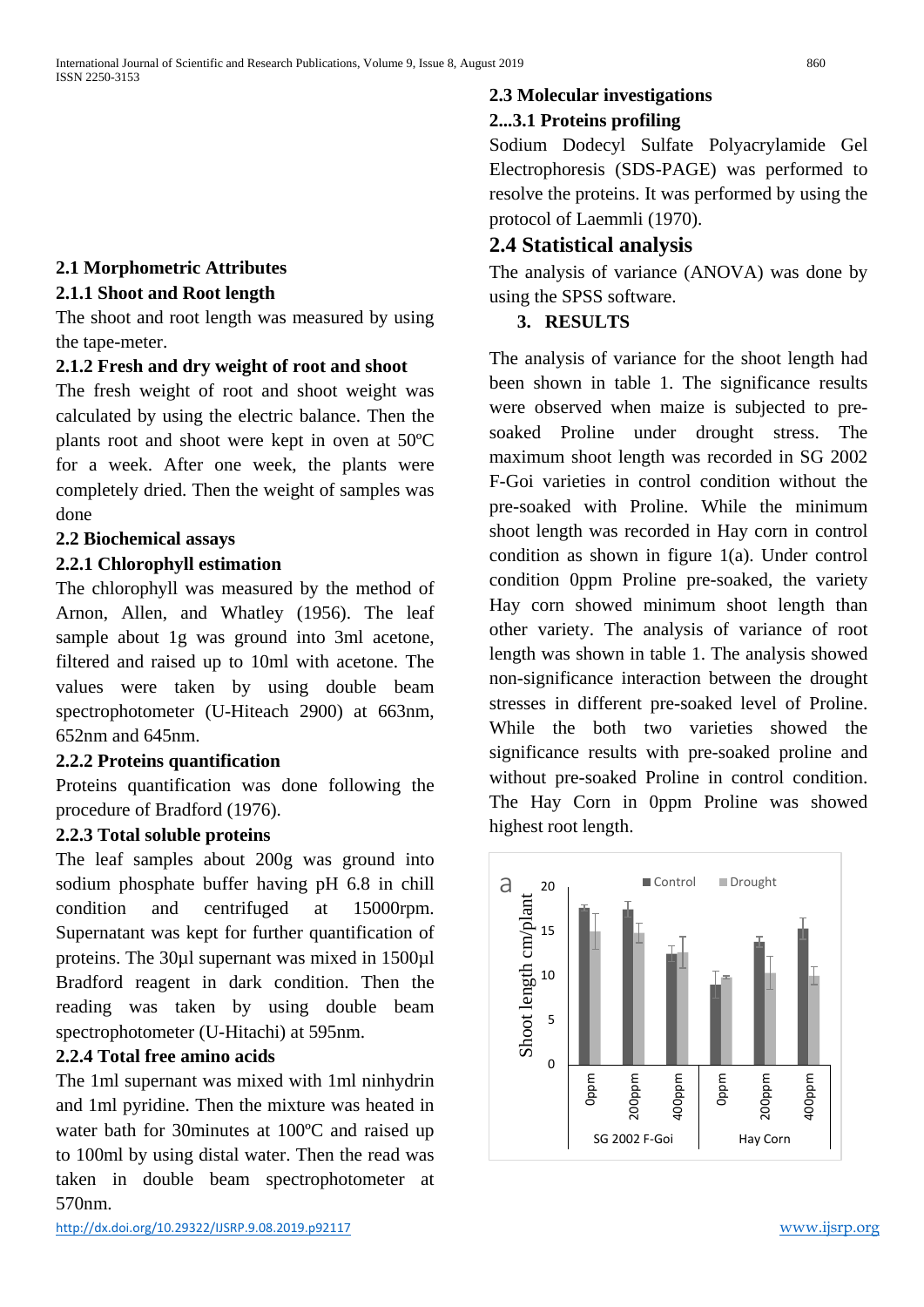

**Figure 1**: Shoot (a) and Root (b) length of maize varieties pre-soaked with 0ppm, 200ppm and 400ppm Proline grown under control and drought condition.

The analysis of variance for fresh weight of shoot has been shown in table 1. The maximum fresh weight shoot was seen in Hay Corn with 200ppm and 400ppm Proline treatment in control condition and minimum with Proline 200ppm under drought (figure in  $2(a)$ ). The analysis of variance for the fresh weight of root has been shown in table 1. The fresh weight of root was decreased in both varieties in drought condition without and with pre-soaked Proline. The variety SG 2002 F-Goi was showed highest fresh weight of root in control condition with pre-soaked 400ppm Proline as shown in figure 2(b). The analysis of variance for the dry weight of shoot had been presented in table 1. From the table it has shown application of Proline shown significance enhancement of dry weight of shoot in 0 and 200ppm in SG 2002 F-Go under drought stress. The dry weight of shoot was decreased in pre-soaked in Hay Corn variety under drought condition as shown in figure 2(c).



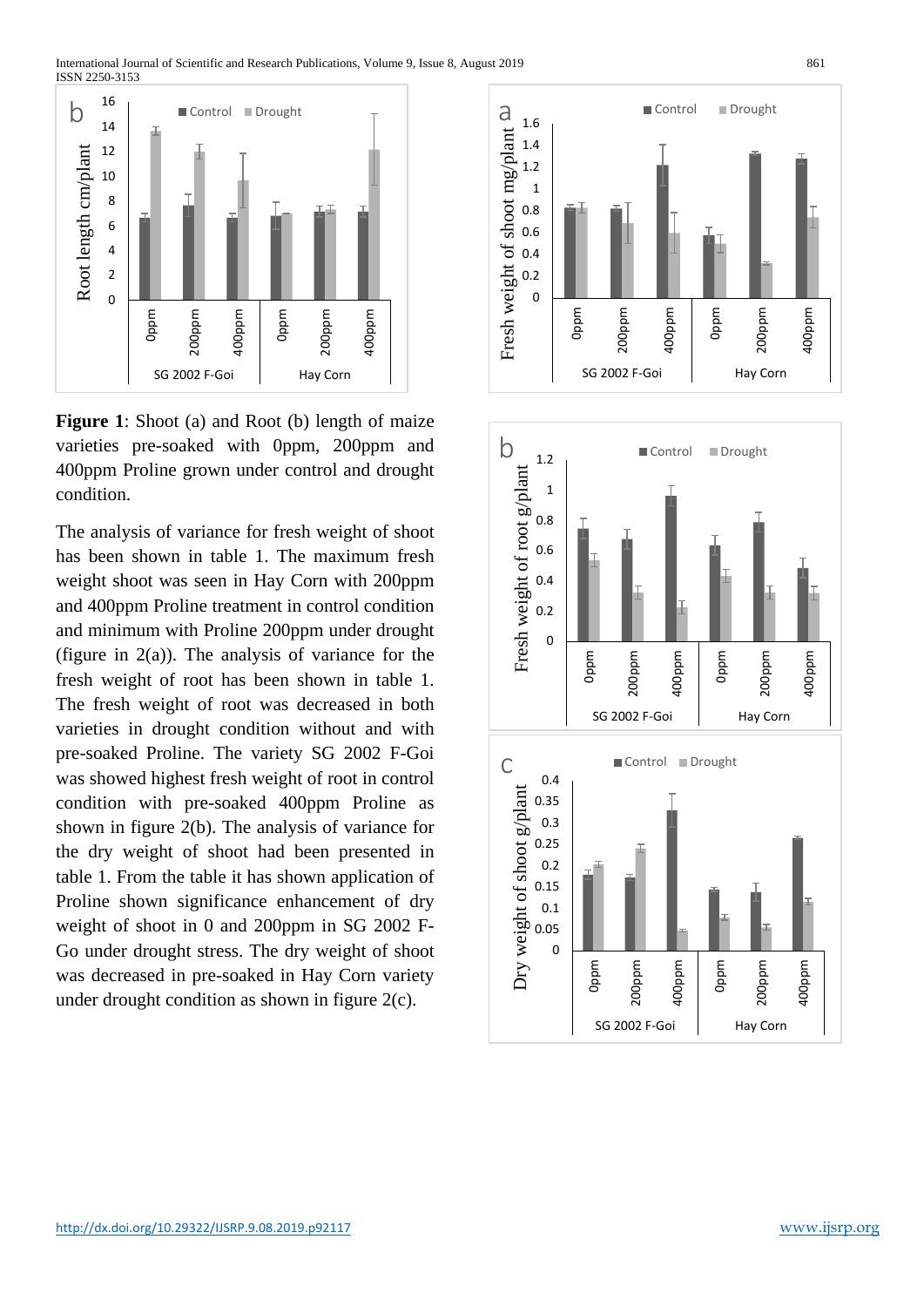

**Figure 2**: Fresh weight of shoot (a), Fresh weight of root (b), Dry weight of shoot (c) and Dry weight of root (d) of maize varieties pre- Soaked with 0ppm, 200ppm and 400ppm Proline grown under control and drought condition.

From the table and figure it has been cleared that the drought has negative effect on the dry weight of root. The variety SG 2002 F-Goi was showed better performance under drought and control condition with and without pre-soaked Proline. In control condition with 200ppm pre-soaked Proline. The variety SG 2002 F-Goi was showed maximum dry weight of root in control condition with pre-soaked 200ppm Proline as shown in figure 2(d).

The chlorophyll a content was shown in table 1 and figure 3(a). From the figure it is cleared that chlorophyll a contents were reduce in drought stress as compared to control except 0ppm. Under control condition with pre-soaked with 400ppm showed highest chlorophyll contents. While under drought stress all pre-soaked with 0ppm, 200ppm and 400ppm was showed equal chlorophyll a contents. The chlorophyll b contents are presented in figure 3(b). From the figure it is cleared that the chlorophyll b contents were reduced in drought stress as compared to control condition in variety SG 2002 F-Goi. Under drought condition, the presoaked 400ppm was highest chlorophyll b contents in Hay corn variety. In variety SG 2002 F-Goi, the a/b was increased 0ppm under drought stress. Under drought stress, the a/b of chlorophyll

was decreased in all treatment of Proline The total chlorophyll contents were shown in figure 3(d) and table 1. Under control and drought condition pre-soaked 400ppm proline was showed highest chlorophyll contents. While under control and drought condition 0ppm was showed lowest chlorophyll contents.

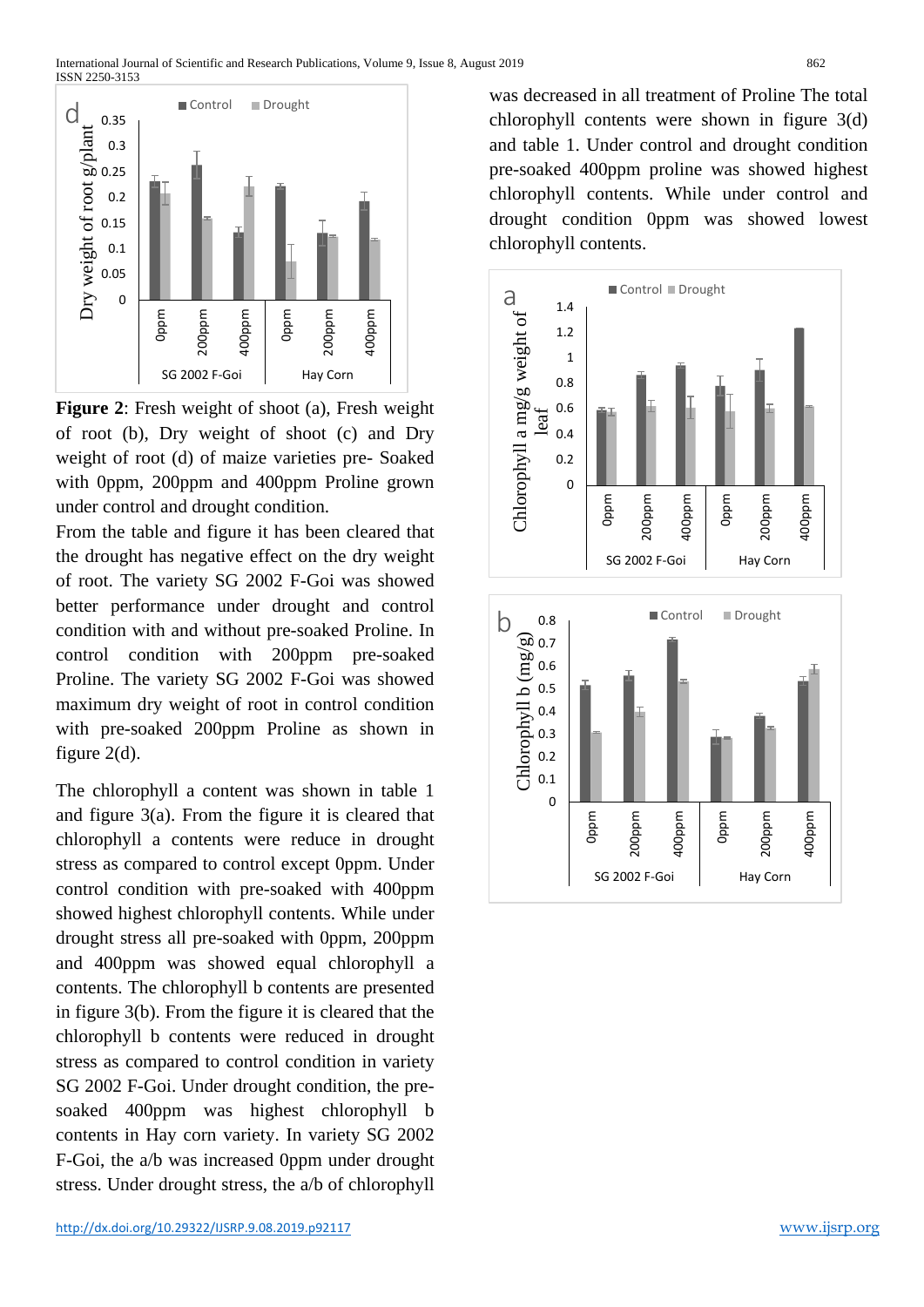



**Figure 3.** Chlorophyll a (a), b (b), a/b (c) and Total chlorophyll (c) contents of maize varieties pre- Soaked with 0ppm, 200ppm and 400ppm Proline grown under control and drought condition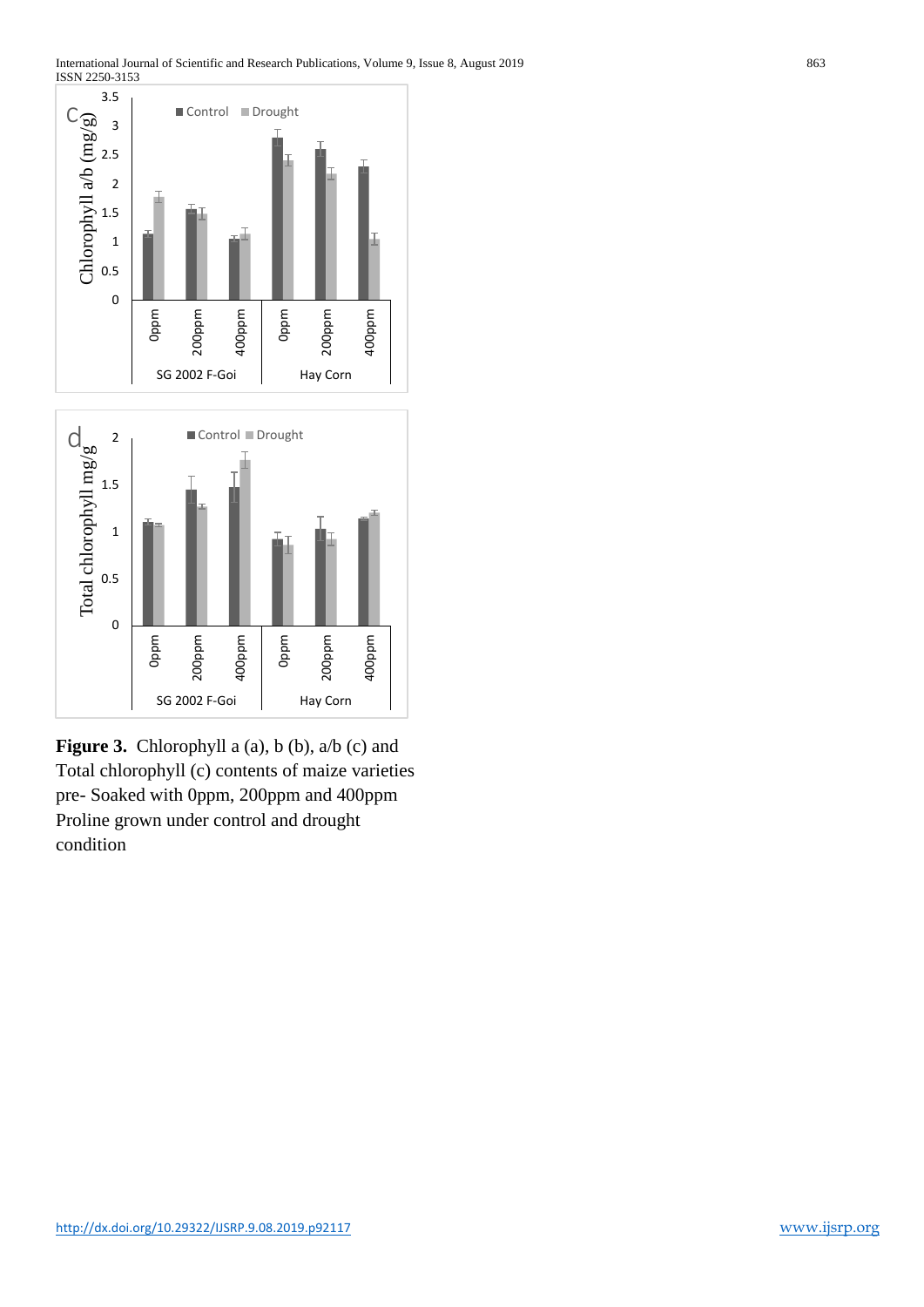| Source of            | <b>Shoot</b> | <b>Root</b> | <b>Shoot</b> | <b>Root</b>        | <b>Shoot</b>       | <b>Root</b>        | <b>Chlorophyll</b> | Chlorophyll         | <b>Chlorophyll</b> | <b>Total</b>       | <b>Total</b>    | <b>Total</b> |
|----------------------|--------------|-------------|--------------|--------------------|--------------------|--------------------|--------------------|---------------------|--------------------|--------------------|-----------------|--------------|
| <b>Variance</b>      | Length       | length      | Fresh        | Fresh              | Dry                | <b>Dry</b>         | $a$ (mg/g)         | $\mathbf{b}$ (mg/g) | $a/b \ (mg/g)$     | <b>Chlorophyll</b> | <b>Soluble</b>  | Free         |
| (SOV)                | (cm/pl)      |             | Weight       | Weight             | Weight             | Weight             |                    |                     |                    | (mg/g)             | <b>Proteins</b> | Amino        |
|                      | ant)         | (cm/plant)  | (g/plant)    | $(g/\text{plant})$ | $(g/\text{plant})$ | $(g/\text{plant})$ |                    |                     |                    |                    | (mg/g)          | <b>Acids</b> |
|                      |              |             |              |                    |                    |                    |                    |                     |                    |                    |                 | (mg/g)       |
| <b>Varieties</b>     | 25.729       | 23.761***   | $0.446$ ns   | $1.695$ ns         | 57.517             | 32.420             | $6.917*$           | $14.730$ ***        | 14.474 ***         | $0.012$ ns         | $0.350$ ns      | 0.918ns      |
|                      | ***          |             |              |                    | ***                | ***                |                    |                     |                    |                    |                 |              |
| <b>Drought</b>       | 9.357        | $4.614*$    | 42.34***     | 32.789             | 98.193             | 18.525             | 32.931 ***         | $7.736*$            | $1.110$ ns         | 45.274 ***         | 16.332          | 19.085       |
|                      | $***$        |             |              | ***                | ***                | ***                |                    |                     |                    |                    | ***             | ***          |
| <b>Proline</b>       | 1.673        | 0.138ns     | $6.991**$    | $0.713$ ns         | $9.647$ ***        | 1.1576             | $5.351*$           | 19.303 ***          | 3.235 ns           | 21.441 ***         | 1.466 ns        | $9.138**$    |
| <b>Priming</b>       | ns           |             |              |                    |                    | ns                 |                    |                     |                    |                    |                 |              |
| Varieties *          | 0.433        | 4.976*      | $5.559*$     | $1.555$ ns         | $4.737*$           | $9.461$ **         | $7.062*$           | $7.410*$            | 3.980 ns           | $0.374$ ns         | 2.324 ns        | 0.749ns      |
| <b>Drought</b>       | ns           |             |              |                    |                    |                    |                    |                     |                    |                    |                 |              |
| Varieties *          | 8.030        | 0.616ns     | $4.281*$     | 1.360 ns           | 16.360***          | 3.389 ns           | 2.329 ns           | $0.827$ ns          | $0.516$ ns         | $3.542*$           | $0.086$ ns      | $6.043**$    |
| <b>Proline</b>       | $**$         |             |              |                    |                    |                    |                    |                     |                    |                    |                 |              |
| <b>Priming</b>       |              |             |              |                    |                    |                    |                    |                     |                    |                    |                 |              |
| Drought <sup>*</sup> | 0.833        | 4.875*      | $8.633**$    | 1.474 ns           | 67.406***          | $6.921**$          | 3.246 ns           | $0.149$ ns          | $0.802$ ns         | 2.162 ns           | $0.125$ ns      | 1.756 ns     |
| <b>Proline</b>       | ns           |             |              |                    |                    |                    |                    |                     |                    |                    |                 |              |
| <b>Priming</b>       |              |             |              |                    |                    |                    |                    |                     |                    |                    |                 |              |
| Varieties*           | 3.280        | 3.783*      | $5.915**$    | 2.853 ns           | 27.528***          | 15.46***           | 1.848 ns           | $0.273$ ns          | $0.421$ ns         | $0.734$ ns         | $0.060$ ns      | $5.35*$      |
| Drought <sup>*</sup> | ns           |             |              |                    |                    |                    |                    |                     |                    |                    |                 |              |
| <b>Proline</b>       |              |             |              |                    |                    |                    |                    |                     |                    |                    |                 |              |
| <b>Priming</b>       |              |             |              |                    |                    |                    |                    |                     |                    |                    |                 |              |
| <b>Error</b>         | 4.632        | 4.069       | 0.033        | 0.0350             | 6.080              | 9.573              | 0.018              | 0.009               | 0.461              | 0.023              | 701.354         | 2632026.9    |
|                      |              |             |              |                    |                    |                    |                    |                     |                    |                    |                 |              |

**Table No. 1: Analysis of variance for shoot length, root length, fresh weight of shoot and root, Dry weight of shoot and root, Chlorophyll contents, total soluble proteins and total free amino acids**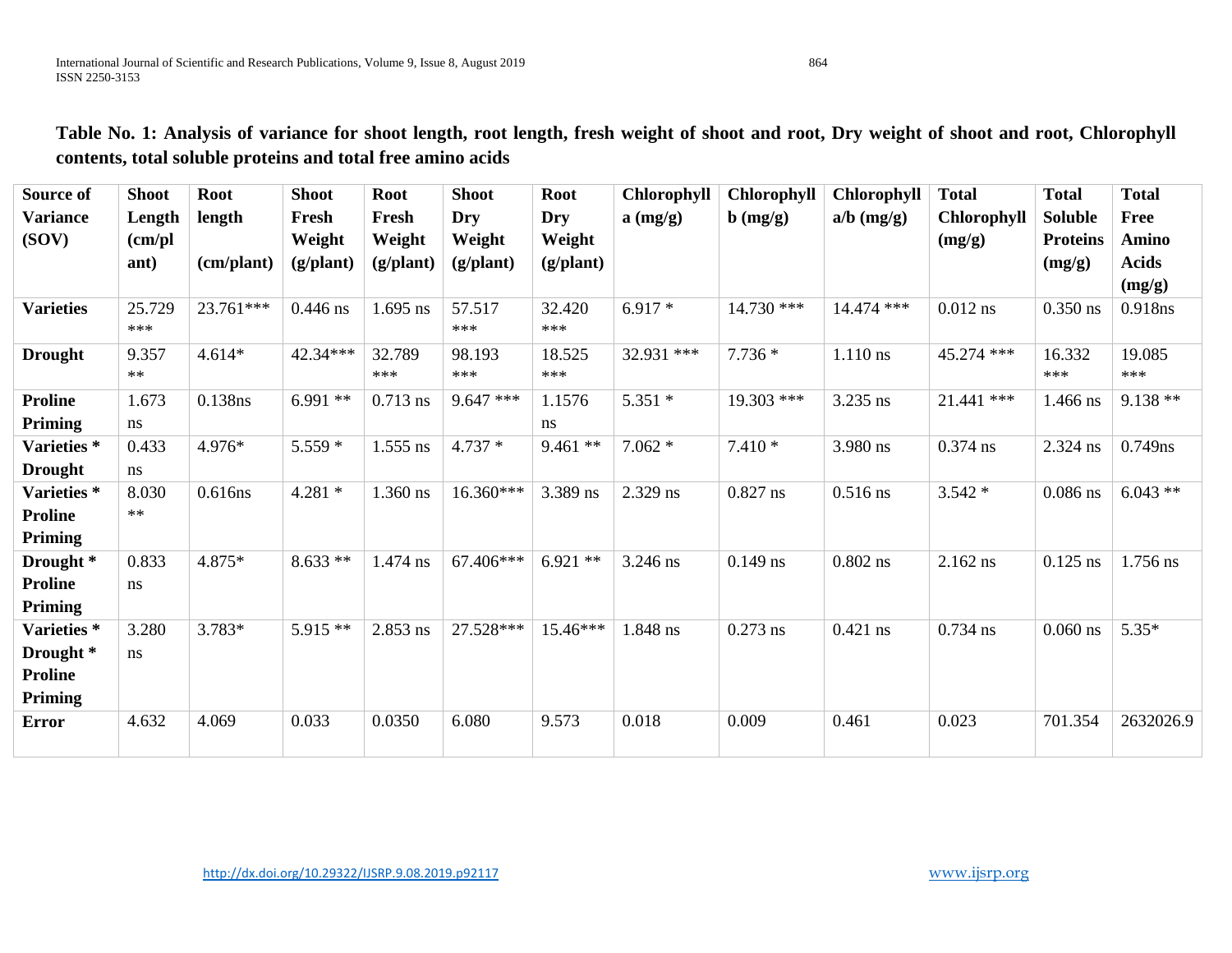The analysis of variance for the total soluble proteins has been presented in table 1. The both varieties showed non-significance results in control with and without pre-soaked Proline. These result also non-significance between two varieties under drought stress as shown in figure 4(a) and table 1. The analysis of variance for total free amino acids has been presented in table 1. From the table and figure, it has been shown that the both varieties in 0ppm and 200ppm showed non-significance results in control condition. The maximum value of total free amino acids has been recorded in SG 2002 F-Goi variety under drought stress pre-soaked with 400ppm Proline as shown in figure 4(b).



<http://dx.doi.org/10.29322/IJSRP.9.08.2019.p92117> [www.ijsrp.org](http://ijsrp.org/) **Figure 4.** Total soluble proteins (a) and Total free amino acids (b) of maize varieties pre-soaked with

0ppm, 200ppm and 400ppm Proline grown under control and drought condition.

The figures 5 (A, B, C and D) showed the different banding pattern under reducing and non-reducing condition of maize varieties pre-soaked with Proline 0, 200 and 400 ppm concentration. Under reducing condition in both varieties, the bands are clearer and reflect the expression of proteins under drought and pre-soaked condition.



**Figure 5.** SDS-PAGE gel stain with Coomassie brilliant blue dye G-250 in non-reducing condition (A) and Reducing (B) of maize variety SG 2002 F-Goi while C and D non-reducing and reducing respectively for Hay corn maize variety with 0ppm, 200ppm and 400ppm Proline grown under control and drought condition.

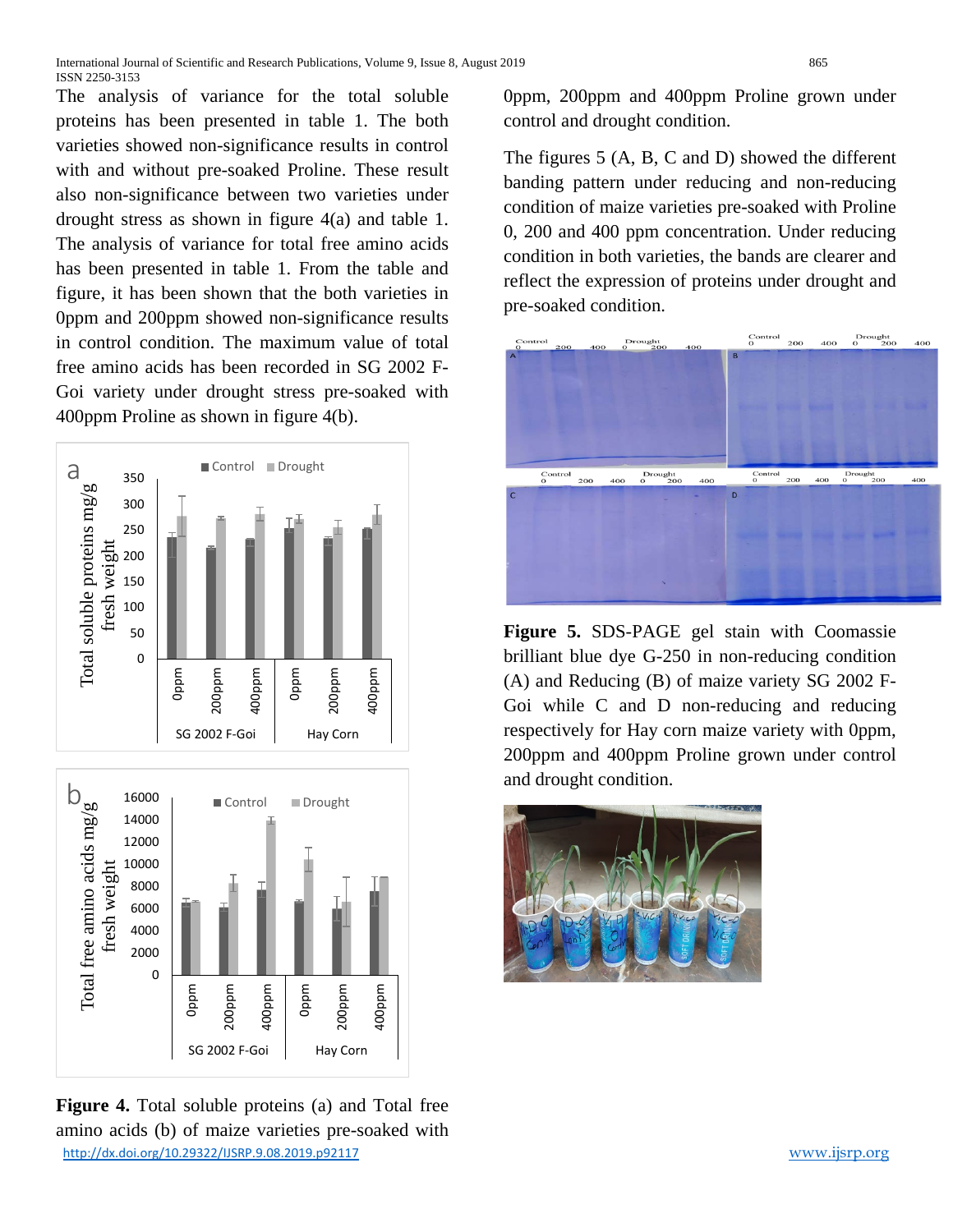

**Figure 6**: Hay Corn maize variety pre-soaked with 0ppm, 200ppm and 400ppm Proline grown under control and drought condition.

**Figure 5**: SG 2002 F-Goi maize variety pre-soaked with 0ppm, 200ppm and 400ppm Proline grown under control and drought condition.



#### **4. DISCUSSION**

Drought is major abiotic stress that decreased the plant growth, development and yield of crop plant. Plant accumulates different osmolytes such as Proline. The exogenous application of Proline relief the plant under stress condition ( (Aldesuquy, et al., 2012).

Biomass production of Maize was decreased when it is subjected to drought in comparison to control condition and increased while in the plants treated with Proline concentrations. Same happened with root and shoot length. The reason for reduction in shoot and root length as well as reduction in their biomass like may be due to enhance in osmotic potential by cumulative salts, which centrals to dehydration, ionic imbalance in developing leaves that caused reduction in meristem activity and cell elongation.These results are similar to previous studies by (Kausar, A, M, & Niaz, 2014), (Harris, N, V, Tester, & M, 2010) and (Noreen, Athar, U, & Ashraf, 2013), exhibited reduction in biomass production by the imposition of salt in barley, wheat, pigeon pea and cotton. Under drought stress, the plant usually goes towards programmed cell death due to unavailability of water for a long time.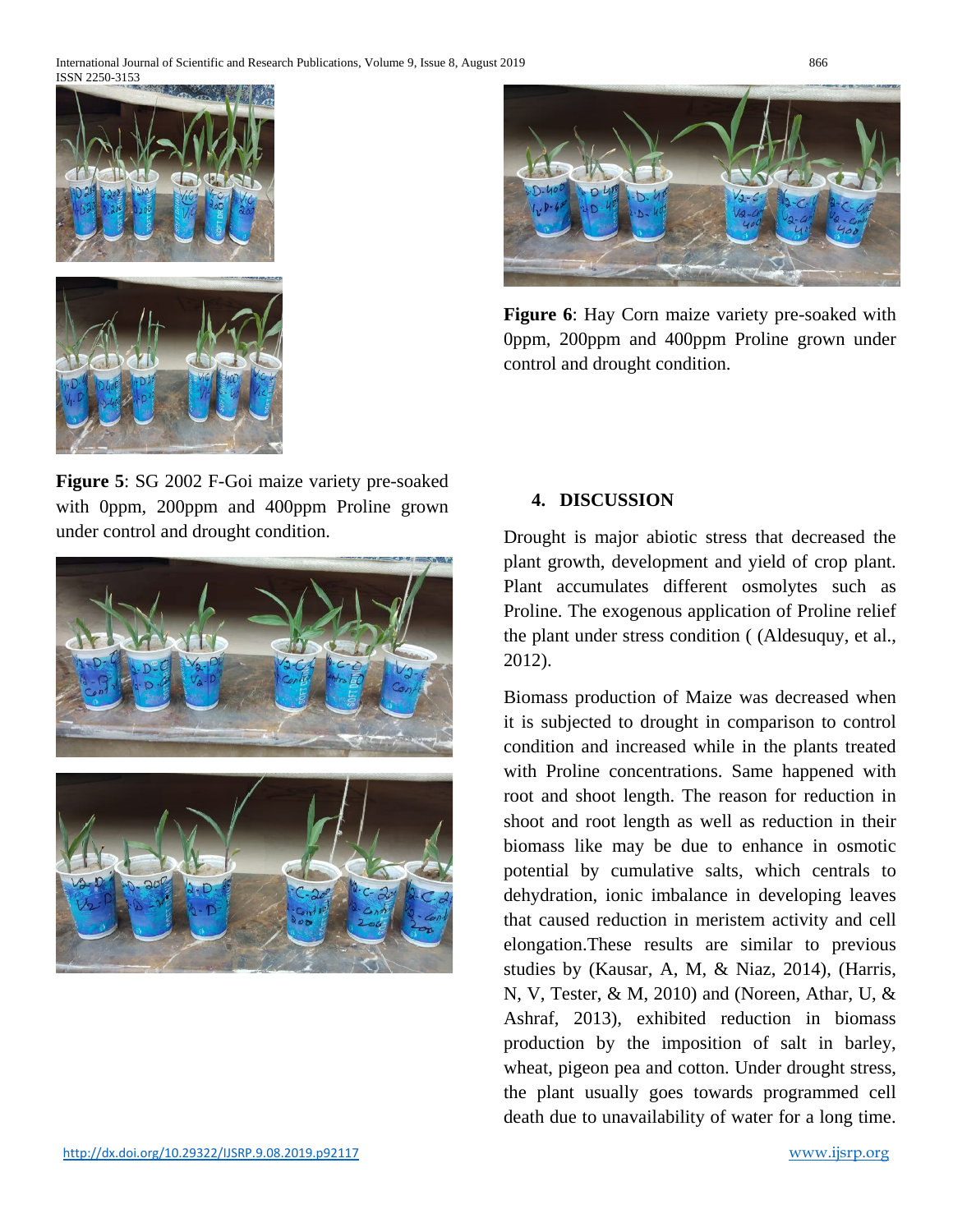When exogenous application Proline is done on plants, this compatible solute usually ameliorate the consequences of drought stress by doing osmotic adjustment as in maize (Ali, et al., 2013).These results are similar to the findings of (Aldesuquy, et al., 2012). In the present study, the chlorophyll contents were decreased under drought stress and showed high graph in treatment with Proline. Stress avoids the plant to set off working of pigments like chlorophyll and causes the production of protein (Davison, P, Hunter, C, & Horton, P, 2002). Similar findings were observed in the chlorophyll contents of maize. Proline is a compatible solute and it enhances the chlorophyll content of crop plants as it maintains the integraty of light harvesting complex proteins which usually hold chlorophyll molecules. These results are compatible to (Cha-um, T. Samphumphuang, & C. Kirdmanee, 2013), who respoted maintainance of chlorophyll content in rice under drought stress.

Drought stress has significance effect on proteins and amino acids. The current study indicates that the drought stress increased the total soluble proteins and total free amino acids. The pre-Soaked Proline varieties showed more proteins and amino acids under drought stress. These results are similar to previous studies. The increment in soluble protein by the application of Proline is because of de novo synthesis of proteins and amino acid for cell defence (Teixeira, M & Carvalho, I. S. d, 2009). Literature says that the proteins content improves in the plants facing stress and this increased amount of proteins tries to protect the plant from unadorned stress (Stich, B, et al., 2010). Under drought stress, proteins and amino acids content increase in crop plants to ameliorate the adverse effects of drought but Proline foliar application further causes increase in total soluble proteins and total free amino acids. These results are favorable with (Talat, et al., 2013), who reported increase in TSP and total free amino acids in wheat crop by foliar application of proline.

Protein Profiling is usually done for the quantification of the disintegration of proteins under different stresses. Thus clear band of increase in proteins are present by the exogenous application of Proline under drought stress. These results are compatible to (Moharramnejad, et al., 2015).

# Reference:

- Abdelhamid, M.T, M.M, Rady, A., Osman , & M., A. (2013). Exogenous application of proline alleviates salt-induced oxidative stress in Phaseolus vulgaris L. plants. *The Journal of Horticultural Science and Biotechnology, 88*, 439-446.
- Aldesuquy, H., S, A., S, A., M. A, Elhakem, & A, H. (2012). Role of glycine betaine and salicylic acid in improving growth vigour and physiological aspects of droughted wheat cultivars. *. Journal of Stress Physiology & Biochemistry, 8*(1).
- Ali, G., & Komatsu. (2006). Proteomic analysis of rice leaf shealth during drought stress. *Journal of Proteom research, 5*(2), 396-403.
- Ali, Q. F. (2013). Ameliorating effects of exogenously applied proline on seed composition, seed oil quality and oil antioxidant activity of maize (Zea mays L.) under drought stress. *International journal of molecular sciences, 14*, 818-835.
- Ali, Q., Anwar, F., Ashraf, M., Saari, N., Parveen, R., & M.A. (2013). Ameliorating effects of exogenously applied proline on seed composition, seed oil quality and oil antioxidant activity of maize (Zea mays L.) under drought stress. *International journal of Molecular Sciences, 14*, 818-835.
- Ali, Q., M, A., H, U. R., & Athar. (2007). Exogenously applied proline at different growth stages efnahnce growth of two maize cultivars under water deficit cndition. *Pakistan Journal Of Botony, 39*, 1133-1144.
- Ali, Q., M. Ashraf, M. Shahbaz , & H. Humera. (2008). Ameliorating effect of foliar applied proline on nutrient uptake in water stressed maize (Zea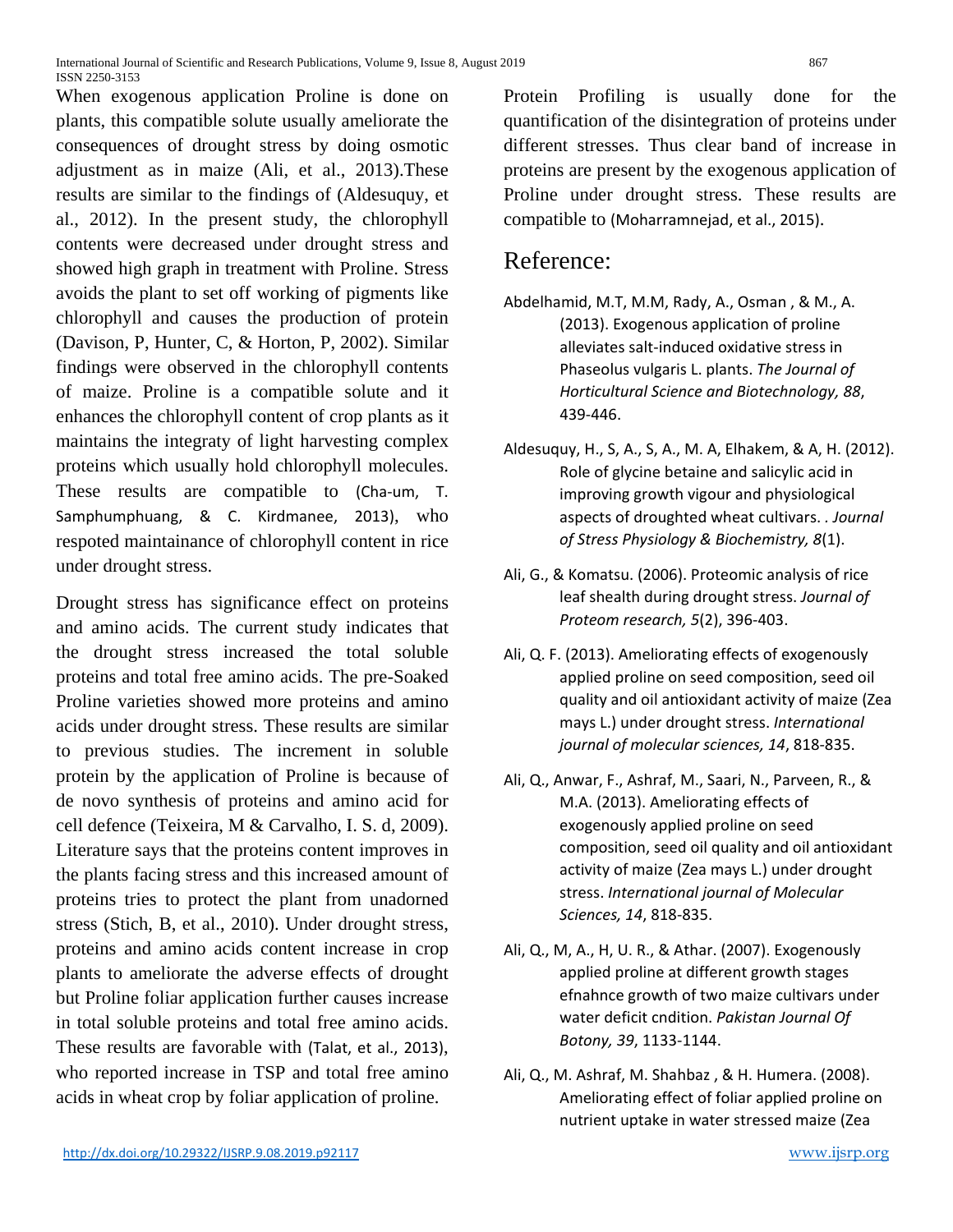International Journal of Scientific and Research Publications, Volume 9, Issue 8, August 2019 868 ISSN 2250-3153

mays L.) plants. *Paksitan Journal of Botany, 40*, 211-219.

- Anjum, S., M, F., L, W., L, X., S, W., S, Z., & M, C. (2011). Gas exchange and chlorophyll synthesis of maize cultivars are enhanced by exogenouslyapplied glycinebetaine under drought conditions. *9- Anjum, S., M. Farooq, L. Wang, L. Xue, S. Wang, L. Wang, S. Zhang and M. Chen. 2011. Gas exchange and chlorophyll synthesis of maize cultivars are enhanced b Journal of Plant, Soil and Environment, 57*, 326-331.
- Ashraf, M., & Foolad , M. R. (2007). Roles of glycine betain and proline in improving plant abiotic stress ressistance. *Environmental and Experimental Botany, 59*(2), 206-2016. doi:hhtp://doi.org/10.1016/j.envexpbot.2005.1 2.006
- CHAUM, S., & Kirdmanee, C. (2010). Effect of glycinebetaine on proline, water use, and photosynthetic efficiencies, and growth of rice seedlings under salt stress. *Turkish Journal of Agriculture and Forestry, 34*, 517-527.
- Cha-um, S., T. Samphumphuang, & C. Kirdmanee. (2013). Glycinebetaine alleviates water deficit stress in indica rice using proline accumulation, photosynthetic efficiencies, growth performances and yield attributes. *Australian Journal of Crop Science*(7), 213.
- Chen, Q., Zhong, H., Fan, x. w., & Li, Y. (2015). An insight into the sensitivity of maize to photoperiod changes under controlled conditions. *Plant Cell Environ*(38), 1479-1489. doi:10.1111/PCE.12361
- Davison, P, Hunter, C, & Horton, P. (2002). Overexpression of β-carotene hydroxylase enhances stress tolerance in Arabidopsis. *Nature, 418*(6894), 203-206.
- Harris, B., N, S., V, O., Tester, & M. (2010). A watercentred framework to assess the effects of salinity on the growth and yield of wheat and barley. *Plant and Soil, 336*(1-2), 377-389.
- Harris, D, Tripathi, R, & Joshi, A. (2011). On-farm seed priming to improve crop establishment and

yield in dry direct-seeded rice. *4- Harris, D., Tripathi, R., & Joshi, A. (2011). On-farm seed priming to improve crop establishment and yield in dry direct-seeded rice. Direct seeding: Research Strategies and Opportunities, International Research Institute, Manila, Philippines*, 231-240.

- Jaleel, C. A., P, L., & G.M. (2008). Alterations in morphological parameters and photosynthetic pigment responses of Catharanthus roseus under soil water deficits. *Colloids and Surfaces B:Bioiterfaces, 61*(2), 298-303. doi:http://dx.doi.org/10.1016/j.colsurfb.2007.0 9.008
- Kausar, A, A., M, Y., & Niaz, M. (2014). Some physiological and genetic determinants of salt tolerance in sorghum (Sorghum bicolor (L.) Moench): Biomass production and nitrogen metabolism. *Pakistan Journal of Botnay, 46*(2), 515-519.
- Moharramnejad, O. Sofalian, M. Valizadeh, A, A., M, S., & M.A. (2015). Proline, glycine betaine, total phenolics and pigment contents in response to osmotic stress in maize seedlings. *Journal of bioscience & Biotechnology*, 4.
- Muhammad, A, S., J. L, Meade, B., & Regmi. (2011). International evidence on food consumption patterns: an update using 2005 international comparison program data. *USDA-ERS Technical Bulletin*, 1929.
- Neisiani, F., Sanavy, F. Ghanati , S.A, M.M, & A.Dolatabdian. (2009). Effect of foliar application of pyridoxine on antioxidant enzyme activity, proline accumulation and lipid peroxidation of maize (Zea mays L.) under water deficit. *Notulae Botanicae Horti Agrobotanici Cluj-Napoca, 37*, 116-121.
- Noreen, S., Athar, H., U, R., & Ashraf, M. (2013). Interactive effects of watering regimes and exogenously applied osmoprotectants on earliness indices and leaf area index in cotton (Gossypium hirsutum L.) crop. *Pakistan Journal of Botnay, 45*(6), 1873-1881.